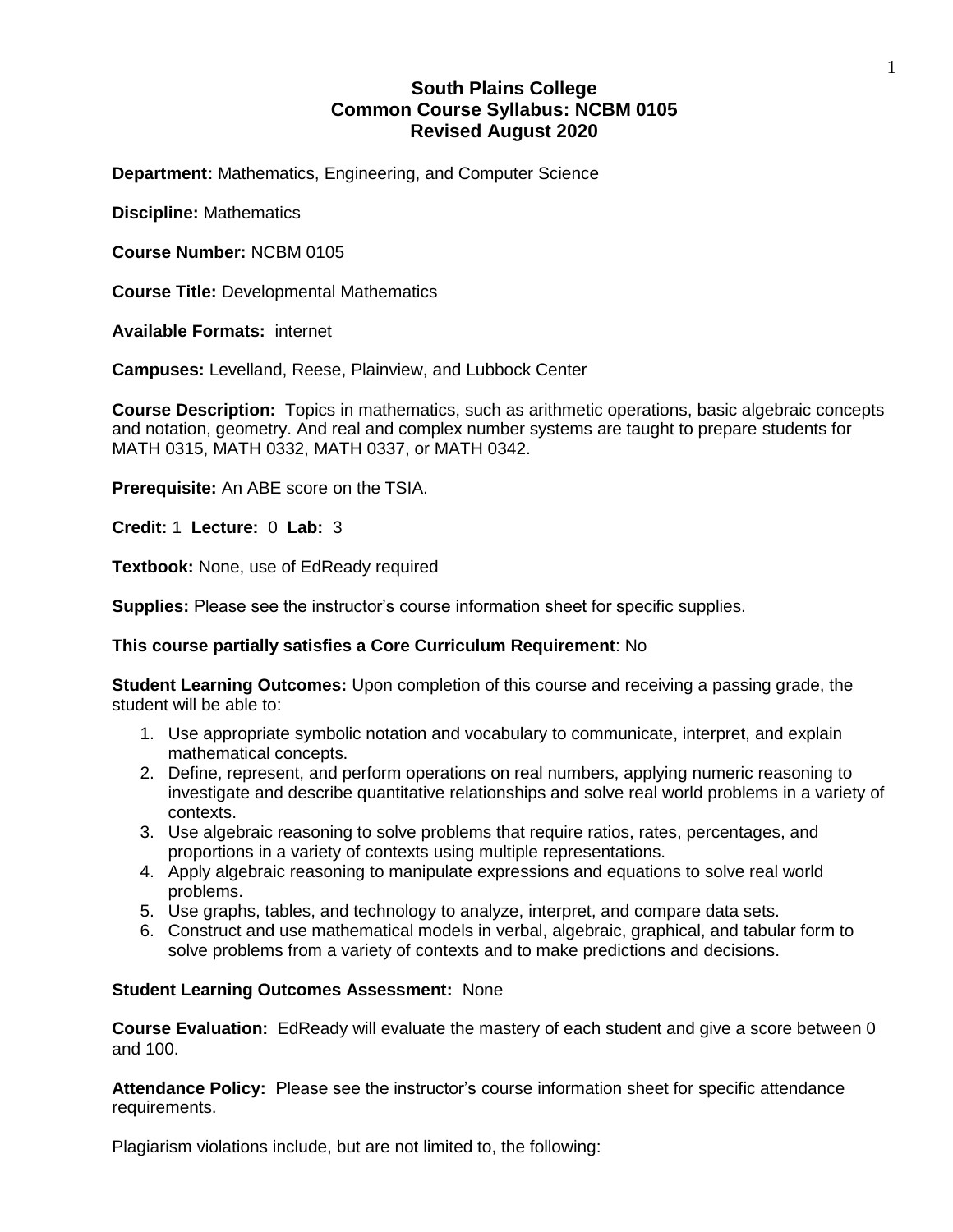- 1. Turning in a paper that has been purchased, borrowed, or downloaded from another student, an online term paper site, or a mail order term paper mill;
- 2. Cutting and pasting together information from books, articles, other papers, or online sites without providing proper documentation;
- 3. Using direct quotations (three or more words) from a source without showing them to be direct quotations and citing them; or
- 4. Missing in-text citations.

Cheating violations include, but are not limited to, the following:

- 1. Obtaining an examination by stealing or collusion;
- 2. Discovering the content of an examination before it is given;
- 3. Using an unauthorized source of information (notes, textbook, text messaging, internet, apps) during an examination, quiz, or homework assignment;
- 4. Entering an office or building to obtain an unfair advantage;
- 5. Taking an examination for another;
- 6. Altering grade records;
- 7. Copying another's work during an examination or on a homework assignment;
- 8. Rewriting another student's work in Peer Editing so that the writing is no longer the original student's;
- 9. Taking pictures of a test, test answers, or someone else's paper.

**COVID Syllabus Statement:** Should be provided by the Vice-President of Student Services over email.

**Student Code of Conduct Policy**: Any successful learning experience requires mutual respect on the part of the student and the instructor. Neither instructor nor student should be subject to others' behavior that is rude, disruptive, intimidating, aggressive, or demeaning**.** Student conduct that disrupts the learning process or is deemed disrespectful or threatening shall not be tolerated and may lead to disciplinary action and/or removal from class.

**Diversity Statement:** In this class, the teacher will establish and support an environment that values and nurtures individual and group differences and encourages engagement and interaction. Understanding and respecting multiple experiences and perspectives will serve to challenge and stimulate all of us to learn about others, about the larger world and about ourselves. By promoting diversity and intellectual exchange, we will not only mirror society as it is, but also model society as it should and can be.

**Disability Statement:** Students with disabilities, including but not limited to physical, psychiatric, or learning disabilities, who wish to request accommodations in this class should notify the Disability Services Office early in the semester so that the appropriate arrangements may be made. In accordance with federal law, a student requesting accommodations must provide acceptable documentation of his/her disability to the Disability Services Office. For more information, call or visit the Disability Services Office at Levelland (Student Health & Wellness Office) 806-716-2577, Reese Center (Building 8) 806-716-4675, or Plainview Center (Main Office) 806-716-4302 or 806-296-9611.

**Nondiscrimination Policy:** South Plains College does not discriminate on the basis of race, color, national origin, sex, disability or age in its programs and activities. The following person has been designated to handle inquiries regarding the non-discrimination policies: Vice President for Student Affairs, South Plains College, 1401 College Avenue, Box 5, Levelland, TX 79336. Phone number 806- 716-2360.

**Title IX Pregnancy Accommodations Statement:** If you are pregnant, or have given birth within six months, Under Title IX you have a right to reasonable accommodations to help continue your education. To [activate](http://www.southplainscollege.edu/employees/manualshandbooks/facultyhandbook/sec4.php) accommodations you must submit a Title IX pregnancy accommodations request, along with specific medical documentation, to the Director of Health and Wellness. Once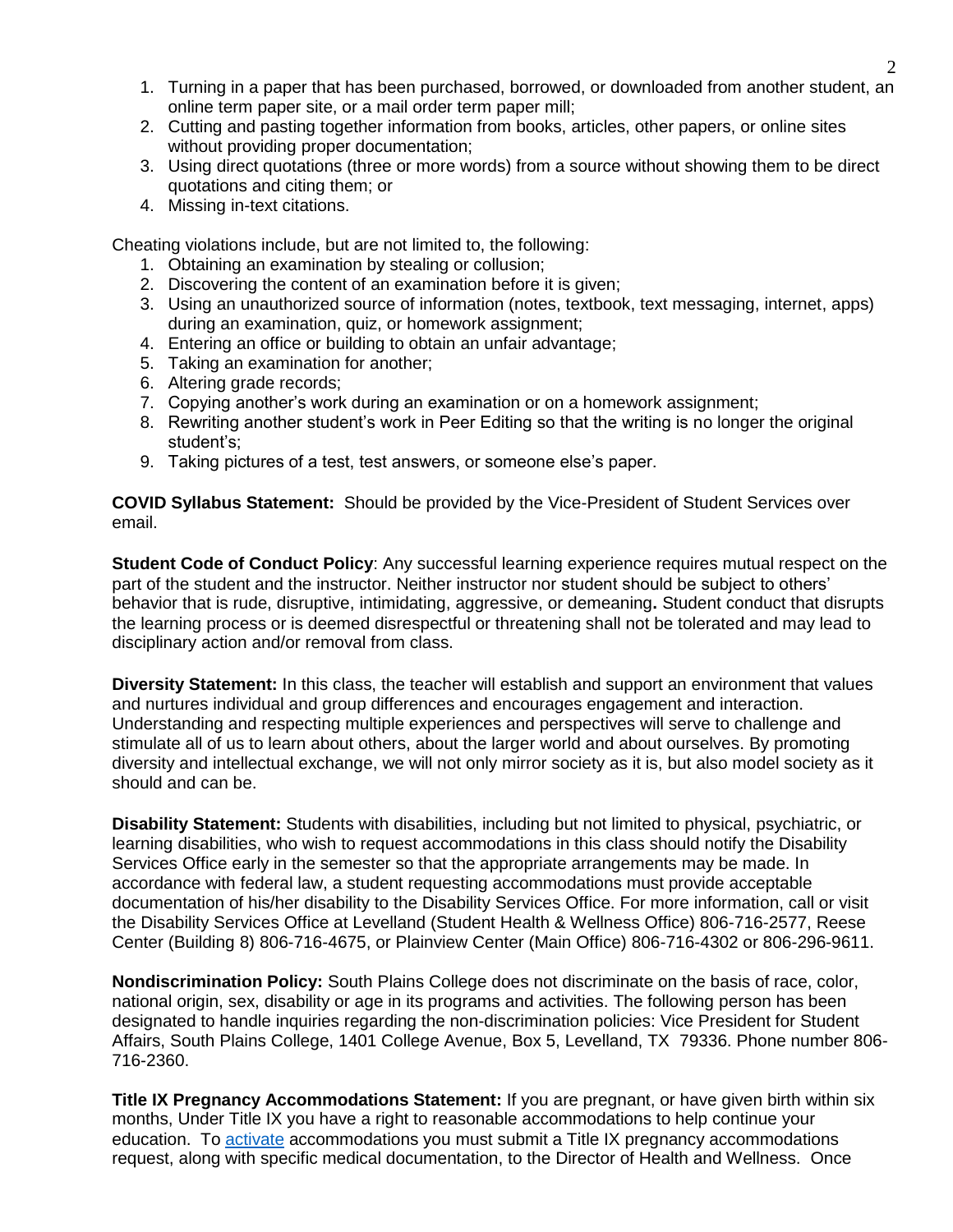approved, notification will be sent to the student and instructors. It is the student's responsibility to work with the instructor to arrange accommodations. Contact the Director of Health and Wellness at 806- 716-2362 or [email](http://www.southplainscollege.edu/employees/manualshandbooks/facultyhandbook/sec4.php) [cgilster@southplainscollege.edu](mailto:cgilster@southplainscollege.edu) for assistance.

**Campus Concealed Carry**: Texas Senate Bill - 11 (Government Code 411.2031, et al.) authorizes the carrying of a concealed handgun in South Plains College buildings only by persons who have been issued and are in possession of a Texas License to Carry a Handgun. Qualified law enforcement officers or those who are otherwise authorized to carry a concealed handgun in the State of Texas are also permitted to do so. Pursuant to Penal Code (PC) 46.035 and South Plains College policy, license holders may not carry a concealed handgun in restricted locations. For a list of locations and Frequently Asked Questions, please refer to the Campus Carry page

at: <http://www.southplainscollege.edu/campuscarry.php>

Pursuant to PC 46.035, the open carrying of handguns is prohibited on all South Plains College campuses. Report violations to the College Police Department at 806-716-2396 or 9-1-1.

**SPC Bookstore Price Match Guarantee Policy:** If you find a lower price on a textbook, the South Plains College bookstore will match that price. The difference will be given to the student on a bookstore gift certificate! The gift certificate can be spent on anything in the store.

If students have already purchased textbooks and then find a better price later, the South Plains College bookstore will price match through the first week of the semester. The student must have a copy of the receipt and the book has to be in stock at the competition at the time of the price match.

The South Plains College bookstore will happily price match BN.com & books on Amazon noted as *ships from and sold by Amazon.com*. Online marketplaces such as *Other Sellers* on Amazon, Amazon's Warehouse Deals, *fulfilled by* Amazon, BN.com Marketplace, and peer-to-peer pricing are not eligible. They will price match the exact textbook, in the same edition and format, including all accompanying materials, like workbooks and CDs.

A textbook is only eligible for price match if it is in stock on a competitor's website at time of the price match request. Additional membership discounts and offers cannot be applied to the student's refund.

Price matching is only available on in-store purchases. Digital books, access codes sold via publisher sites, rentals and special orders are not eligible. Only one price match per title per customer is allowed.

Note: The instructor reserves the right to modify the course syllabus and policies, as well as notify students of any changes, at any point during the semester.